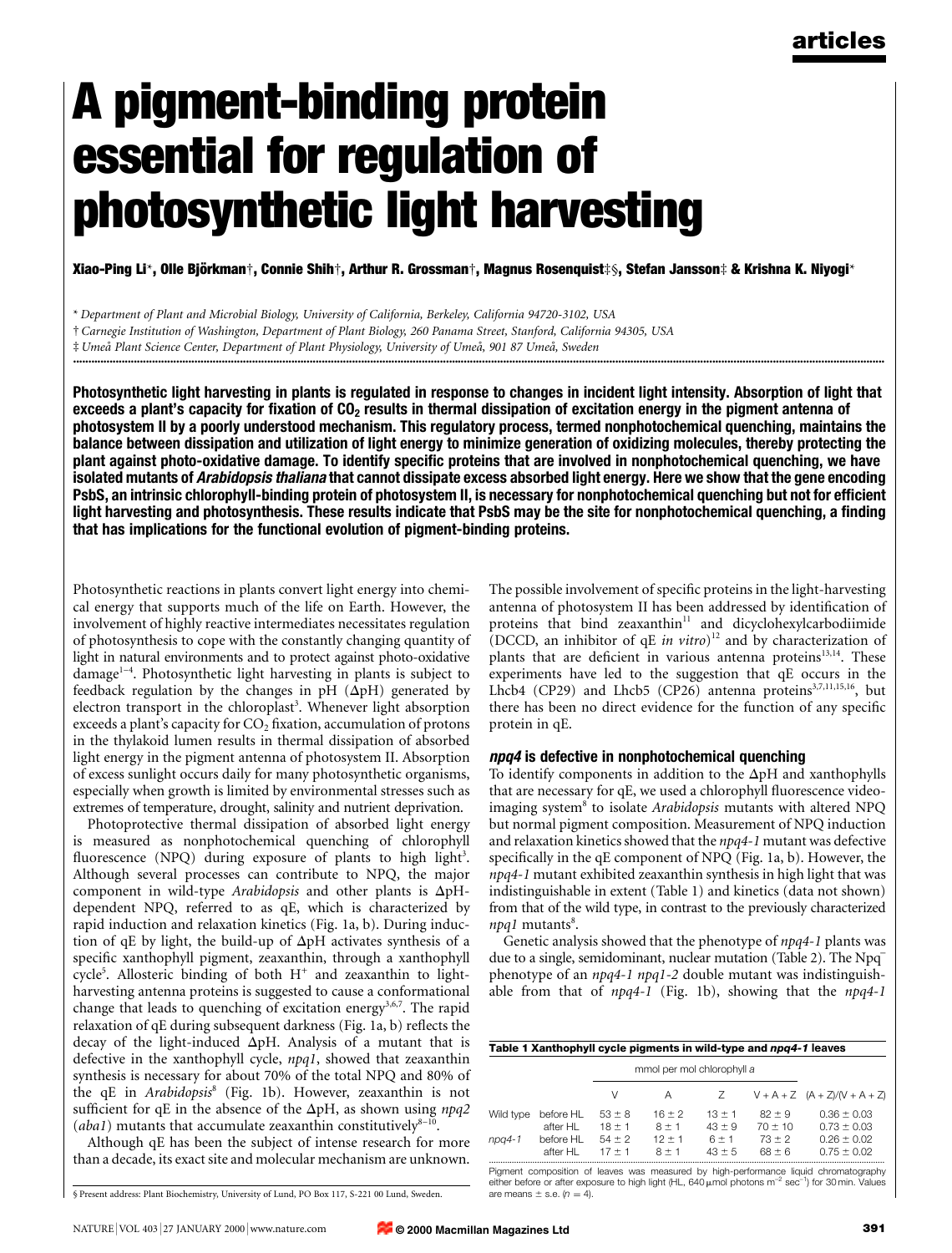mutation blocks even the small amount of qE that is detected in npq1-2 plants.

## npq4 lacks the conformational change

The  $npq4-1$  mutant lacks the  $\Delta pH-$  and zeaxanthin-dependent conformational change in the thylakoid membrane that is necessary for qE. This conformational change is monitored by a light-induced change in absorbance at 535 nm  $(\Delta A_{535})^{17,18}$ , which appears in wildtype leaves as a shoulder on a major absorbance change at 505 nm (Fig. 2a). The  $\Delta A_{505}$ , which is attributable to conversion of violaxanthin to zeaxanthin through the xanthophyll cycle<sup>19</sup>, occurred in the leaves of both wild-type and npq4-1 plants, consistent with the normal synthesis of zeaxanthin that was observed in *npq4-1* (Table 1). However, the  $\Delta A_{535}$  was absent in the npq4-1 mutant, as demonstrated by the lack of the shoulder on the  $\Delta A_{505}$  peak (Fig. 2a).

To determine whether  $npq4-1$  retained any  $\Delta A_{535}$  that had been obscured by the major  $\Delta A_{505}$  signal, we examined an *npq4-1 npq2-1* double mutant. Plants carrying the npq2-1 mutation accumulate zeaxanthin constitutively and lack the  $\Delta A_{505}$  owing to the absence of xanthophyll cycling<sup>8</sup>, allowing unambiguous visualization of the



Figure 1 Nonphotochemical quenching phenotypes. White bars above graphs indicate periods of illumination with high light (1250  $\mu$ mol photons m $^{-2}$  sec $^{-1}$ ); black bars indicate darkness (with only very weak measuring light). a, Chlorophyll fluorescence during induction and relaxation of NPQ in wild type and  $npq4-1$ . The  $npq4-1$  trace is offset by 10 s relative to that of the wild type. **, NPQ calculated from fluorescence data for wild** type,  $npq4-1$ ,  $npq1-2$  and an  $npq4-1$   $npq1-2$  double mutant. c, Image of NPQ occurring after 1 min of illumination with 800  $\mu$ mol photons m<sup>-1</sup> sec<sup>-1</sup>. npq4-1 + vector, npq4-1 plants transformed with pPZP121;  $npq4-1 + psbS$ ,  $npq4-1$  plants transformed with pXPL1. a.u., arbitrary units.

 $\Delta A_{535}$  (Fig. 2b). In contrast to the *npq2-1* single mutant, the *npq4-1*  $npq2-1$  double mutant completely lacked a detectable  $\Delta A_{535}$  signal (Fig. 2b). Together, these results indicate that the npq4-1 mutation may define a gene that is necessary for both the conformational change in the antenna and qE.

## The NPQ4 gene encodes PsbS

To isolate the NPQ4 gene, we used a combination of molecular and visible genetic markers to map the npq4-1 mutation to chromosome 1,  $\sim$ 0.7 cM south of the *ch1* locus (Fig. 3a). Hybridization with a  $CH1$  complementary  $DNA^{20}$  identified several bacterial artificial chromosome (BAC) clones, some of which also contained the Arabidopsis gene encoding  $PsbS<sup>21</sup>$ , an intrinsic pigment-binding photosystem II subunit (also known as CP22) of previously unknown function<sup>22</sup>. Polymerase chain reaction (PCR) amplification of the *psbS* gene from the *npq4-1* mutant was unsuccessful (data not shown), indicating that the fast neutron-induced npq4-1 allele may contain a DNA rearrangement or deletion affecting psbS. DNA gel blot analysis confirmed that the *psbS* gene is completely absent from the genome of npq4-1 (Fig. 3b). Four other alleles of npq4, which were isolated following mutagenesis with ethylmethane sulphonate, contained missense mutations in psbS (Fig. 3c). Complementation of the npq4-1 (Fig. 1c) and npq4-4 mutations (data not shown) by transformation with a wild-type copy of the psbS gene verified that the NPQ4 gene is psbS.

## Light-harvesting function in npq4

The PsbS protein is a member of the chlorophyll a/b-binding, lightharvesting complex (LHC) family of proteins $2^{1,23,24}$ . However, PsbS is present in many oxygen-evolving photosystem II preparations $2<sup>5</sup>$ that are depleted of typical LHC proteins, indicating that PsbS may be closely associated with the photosystem II reaction centre,



Figure 2 Light-induced spectral absorbance changes in leaves. a, Wild type (filled squares) and  $npq4-1$  (open squares). **b**,  $npq2-1$  (filled triangles) and  $npq4-1$  npq2-1 (open triangles).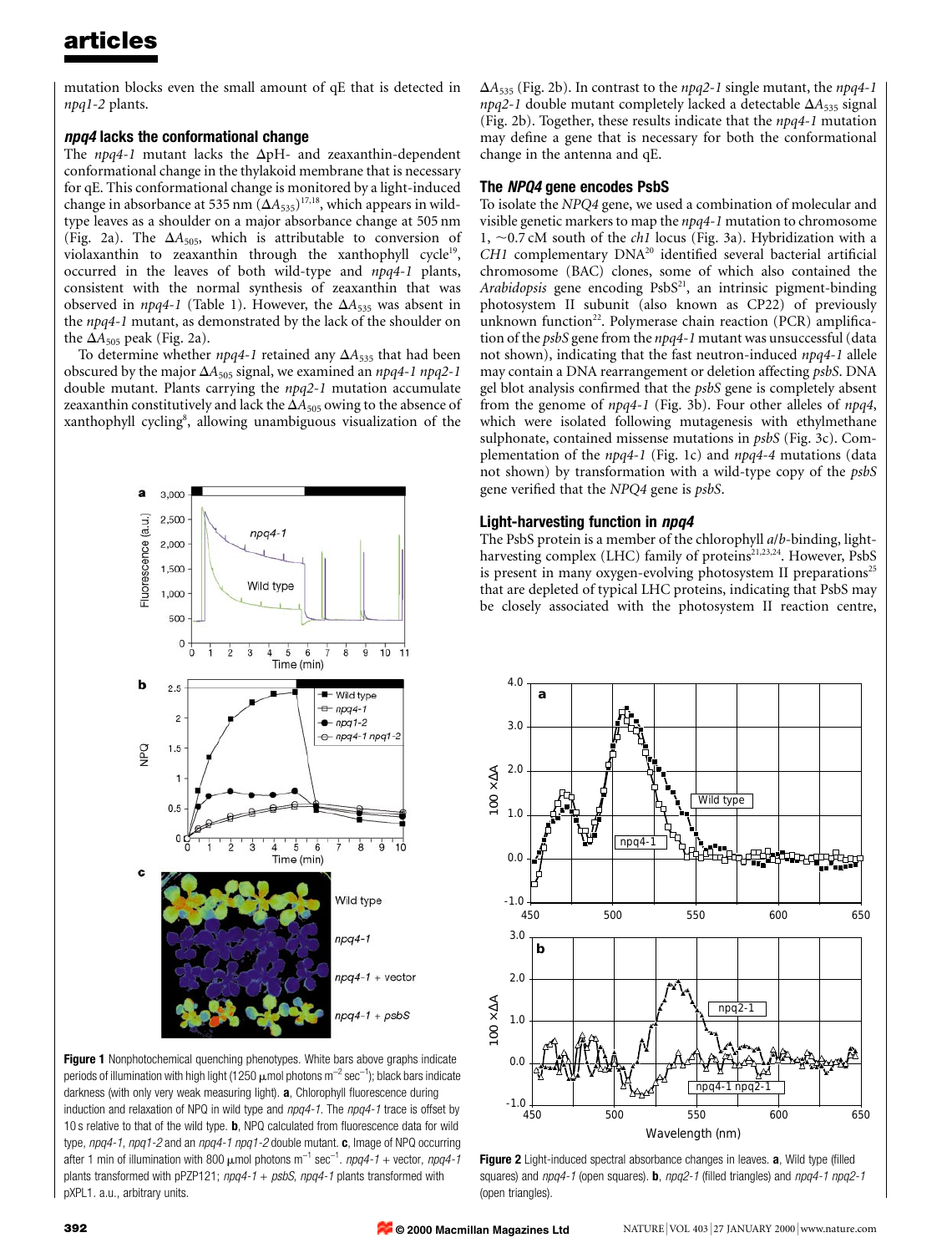perhaps at the interface between the reaction centre core and the peripheral light-harvesting antenna<sup>26</sup>. Despite the absence of the PsbS protein in the npq4-1 deletion mutant (Fig. 4), light harvesting and photosynthesis were not obviously affected. Both the quantum yield and the maximum rate of photosynthetic oxygen evolution in the npq4-1 mutant were the same as those of the wild type (Table 3). The maximum quantum yield of photosystem II electron transport, determined from chlorophyll fluorescence measurements at room temperature, was similarly unaffected in npq4-1 plants (Table 3). In addition, the fluorescence emission spectra of  $npq4-1$  and wild-type thylakoids at 77Kwere identical (data not shown). Growth of npq4- 1 plants at limiting light intensities was indistinguishable from that of the wild type (data not shown). The other LHC proteins that comprise the peripheral light-harvesting antenna of photosystem II (Lhcb1-Lhcb6) were all present at wild-type levels in npq4-1 (Fig. 4).

### **Discussion**

These results show clearly that the PsbS protein contributes to photoprotective energy dissipation rather than photosynthetic light harvesting. Although the exact role of PsbS in qE remains to be determined, the lack of both qE (Fig. 1) and the protonationinduced conformational change  $(\Delta A_{535})$  (Fig. 2) in the npq4-1

mutant indicates that binding of one or more protons by PsbS may be a necessary feature of the qE mechanism. Several acidic amino-acid residues in PsbS on the lumen side of the thylakoid membrane are candidate proton-binding sites (Fig. 3c).

With the observation that the isolated PsbS protein binds chlorophylls and xanthophylls<sup>22</sup>, our results suggest a model in which PsbS, rather than other pigment-binding LHC proteins in the antenna of photosystem  $II^{3,7,11,15,16}$ , is the site of  $\Delta pH$ - and xanthophyll-dependent excitation quenching. Consistent with this model, plants that are deficient in LHC proteins but retain qE have wildtype levels of  $PsbS^{27,28}$ . Upon protonation of PsbS, a conformational change could allow for quenching of single excited chlorophyll either by direct energy transfer from chlorophyll to zeaxanthin<sup>5,29</sup> bound to PsbS or by a zeaxanthin-dependent chlorophyllchlorophyll<sup>3,16</sup> or chlorophyll-protein interaction occurring within PsbS. Alternatively, protonation of PsbS may be necessary for conformational changes and quenching that actually occur in adjacent LHC proteins of an antenna subcomplex. Indeed, isolated Lhcb complexes have been observed to exhibit pH-dependent quenching of chlorophyll fluorescence in vitro that is modulated by factors, such as zeaxanthin, that affect  $qE \text{ } in \text{ } vivo^{30-32}$ . It is also possible that PsbS is simply necessary to maintain LHC proteins in a proper





 $npq4-4$  was digested with Xbal and hybridized with a  $psbS$  probe. c, Schematic representation of the PsbS protein. The positions of missense mutations in npq4 point mutant alleles are indicated. The predicted topology of the PsbS protein is based on the crystal structure of the related LHC-II protein<sup>47</sup>.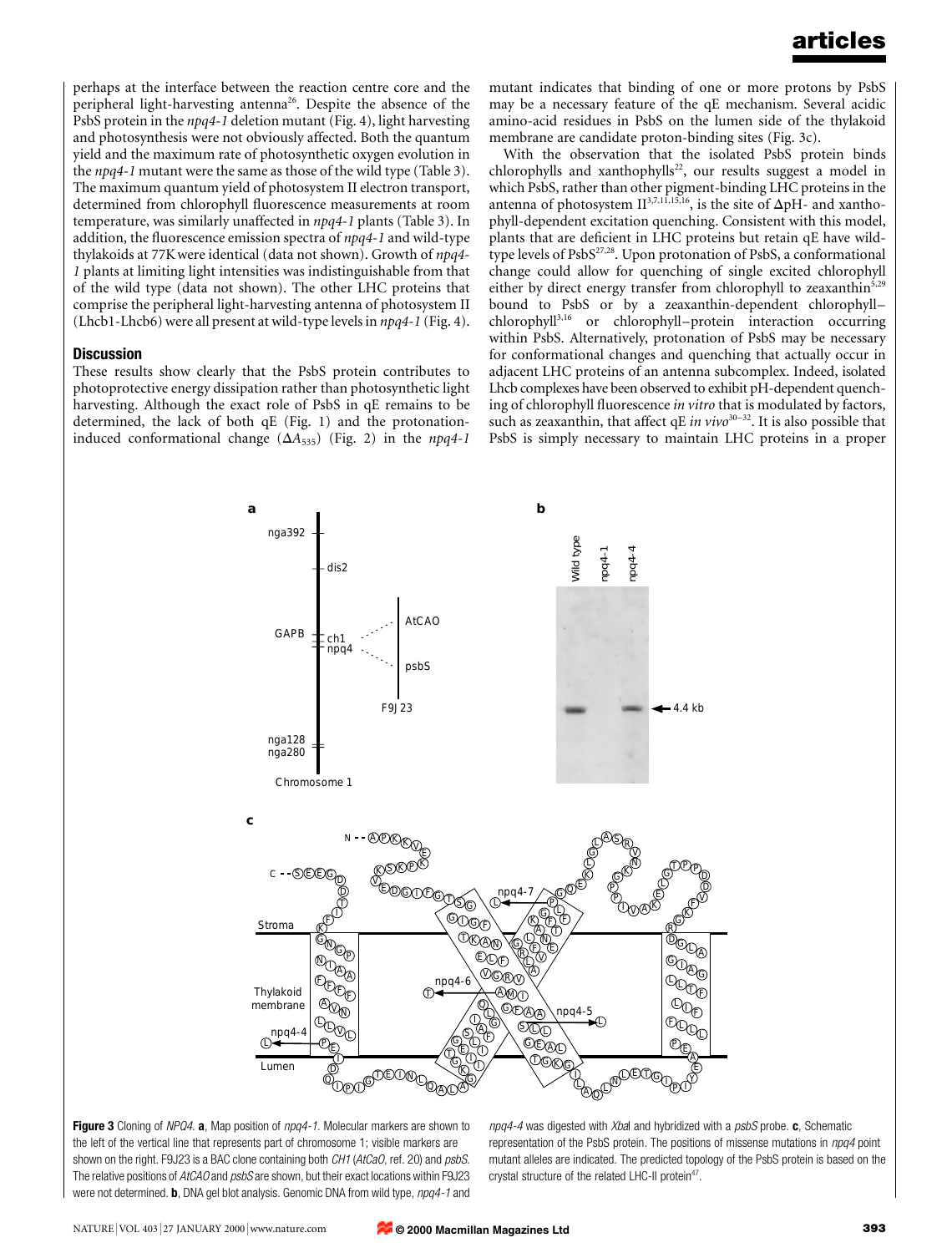

Figure 4 LHC protein levels in wild type and npq4-1. Thylakoid protein samples corresponding to equal amounts of chlorophyll were separated by SDS-PAGE, and immunoblot analysis was performed with polyclonal antibodies directed against each of the indicated photosystem II proteins. Lhcb1, Lhcb2 and Lhcb3 are components of trimers

in the most peripheral antenna of photosystem II; Lhcb4, Lhcb5 and Lhcb6 are monomeric, peripheral antenna proteins (also known as CP29, CP26 and CP24, respectively)<sup>21</sup>. CP43 is a core antenna subunit of photosystem II.

supramolecular organization that allows qE to occur. However, efficient photosynthetic light harvesting by npq4-1 in limiting light (Table 3) and accumulation of wild-type levels of other LHC proteins in npq4-1 (Fig. 4) indicate that the qE defect of the mutant is not due to an obvious indirect effect on the photosystem II antenna. Further structural analysis of the PsbS protein may help to define possible proton- and/or zeaxanthin-binding sites and to elucidate the molecular mechanism of  $\Delta pH$ - and xanthophylldependent regulation of light harvesting.

The semidominance of the loss-of-function npq4-1 mutation (Table 2) indicates that the psbS gene dosage may be a critical determinant of qE capacity. The maximum extent of qE is considered to be an important factor for adaptation of plants to adverse environments, and plants growing in excessive light generally exhibit greater maximal qE than shade plants<sup>33-35</sup>. In Arabidopsis, the level of psbS messenger RNA is increased severalfold in response to high light (unpublished results), consistent with a possible relationship between psbS expression and qE capacity. Accumulation of PsbS protein in etiolated seedlings of spinach<sup>27</sup> may allow photoprotective qE upon exposure to light during the early stages of greening. In overwintering pine trees, which exhibit high levels of slowly reversible NPQ, increases in the amount of PsbS are associated with a reorganization of pigment-binding proteins<sup>36</sup> suggesting that PsbS is involved in more than one type of NPQ.

Unlike typical LHC proteins with three transmembrane  $\alpha$ helices, the PsbS protein has four helices that span the thylakoid membrane<sup>26</sup> (Fig. 3c). The first and third helices of PsbS are similar to each other and to the first and third helices of three-helix LHC proteins. In addition, the second and fourth helices of PsbS are similar to each other and to the second helix of three-helix LHC proteins, indicating that PsbS may have arisen by internal duplication of a gene encoding a two-helix protein and that the three-helix LHC proteins then evolved from a four-helix ancestor like  $PsbS^{23,24,37}$ . Genes encoding one-helix proteins (similar to the first and third helices of PsbS), as well as two-helix proteins that resemble proposed intermediate forms in the evolution of LHC proteins, have been identified<sup>21,38</sup>. Expression of several genes encoding these 'ancestral' types of LHC protein is induced by high light stress $2^{1,38}$ , suggesting that they are photoprotective. Our finding that PsbS is involved in energy dissipation rather than light harvesting supports the hypothesis that, during the evolution of oxygenic photosynthesis, members of the LHC protein family with roles in photoprotection appeared before those involved in light harvesting<sup>39,40</sup>.  $\Box$ 

## Methods

### Mutant isolation

Mutants of Arabidopsis thaliana (ecotype Col-0) were identified by chlorophyll fluorescence video imaging<sup>8</sup> of  $M_2$  seedlings derived from mutagenesis with fast-neutron bombardment (Lehle Seeds) or 0.3% (v/v) ethylmethane sulphonate. Plants were grown on minimal agar medium in petri plates or in Sunshine growth mix (Sun Gro Horticulture) in pots in a greenhouse<sup>8</sup>.

#### Chlorophyll fluorescence, spectroscopy and oxygen evolution

We measured chlorophyll fluorescence from attached rosette leaves at room temperature with an FMS2 fluorometer (Hansatech). NPQ was calculated as  $(F_m - F'_m)/F'_m$ . Measurements of light-induced spectral absorbance changes induced by illumination with 1,900  $\mu$ mol photons m<sup>-2</sup> sec<sup>-1</sup> for 3 min were performed as described<sup>8</sup>. Photosynthetic oxygen evolution was measured as a function of incident photon flux density with a leaf disc electrode (LD2/2, Hansatech).

#### Pigment analysis

Chlorophylls and carotenoids were analysed by high-performance liquid chromatography (HP1100, Hewlett-Packard) on a Microsorb-MV column as described41. Carotenoids were quantified using standard curves of purified pigments (VKI).

| Table 2 Results of cross between npg4-1 and wild-type plants |       |       |              |                |                  |  |  |  |
|--------------------------------------------------------------|-------|-------|--------------|----------------|------------------|--|--|--|
| Cross                                                        | I vpe | Total | $Nn\alpha^*$ | $Nn^{\gamma-}$ | Npa <sup>–</sup> |  |  |  |
| $npq4-1/npq4-1 \times NPQ4/NPO4$                             | F,    | 233   | ഩ            | 106            | -67              |  |  |  |
|                                                              |       |       |              |                |                  |  |  |  |

Pollen from the male parent (listed first) was crossed onto stigmas of the female parent to generate  $F_1$  seeds. The  $F_1$  plants were allowed to self-pollinate to generate  $F_2$  seeds. The phenotypes of  $F_1$ and  $F_2$  plants were scored by fluorescence video imaging after 12 days of growth on agar medium. The heterozygous F<sub>1</sub> plants had an intermediate phenotype (Npq<sup>+/-</sup>). The 1:2:1 segregation of the<br>Npq phenotype in the F<sub>2</sub> generation is consistent with the hypothesis that *npq4-1* is a single semidominant, nuclear mutation ( $x^2 = 2.3$ ,  $P > 0.1$ ).

| Table 3 Photosynthetic parameters of wild-type and npg4-1 leaves |                                                                                      |                                                                                      |  |  |  |  |
|------------------------------------------------------------------|--------------------------------------------------------------------------------------|--------------------------------------------------------------------------------------|--|--|--|--|
| Parameter                                                        | Wild type                                                                            | $npq4-1$                                                                             |  |  |  |  |
| $\Phi(O_2)$<br>$P_{\text{max}}$<br>F./F                          | $0.0818 \pm 0.0024 (n = 5)$<br>$18.15 \pm 1.06 (n = 5)$<br>$0.837 \pm 0.003 (n = 8)$ | $0.0812 \pm 0.0033 (n = 5)$<br>$18.87 \pm 0.92 (n = 5)$<br>$0.836 \pm 0.004 (n = 8)$ |  |  |  |  |

 $\Phi(O_2)$ , apparent quantum yield of  $O_2$  evolution (O<sub>2</sub> evolved per incident photon); P<sub>max</sub>, maximum rate of O<sub>2</sub> evolution (µmol O<sub>2</sub> m<sup>-2</sup> sec<sup>-1</sup>);  $F\sqrt{F_m}$ , maximum quantum yield of photosystem II electron transport. Values are means  $\pm$  s.e.